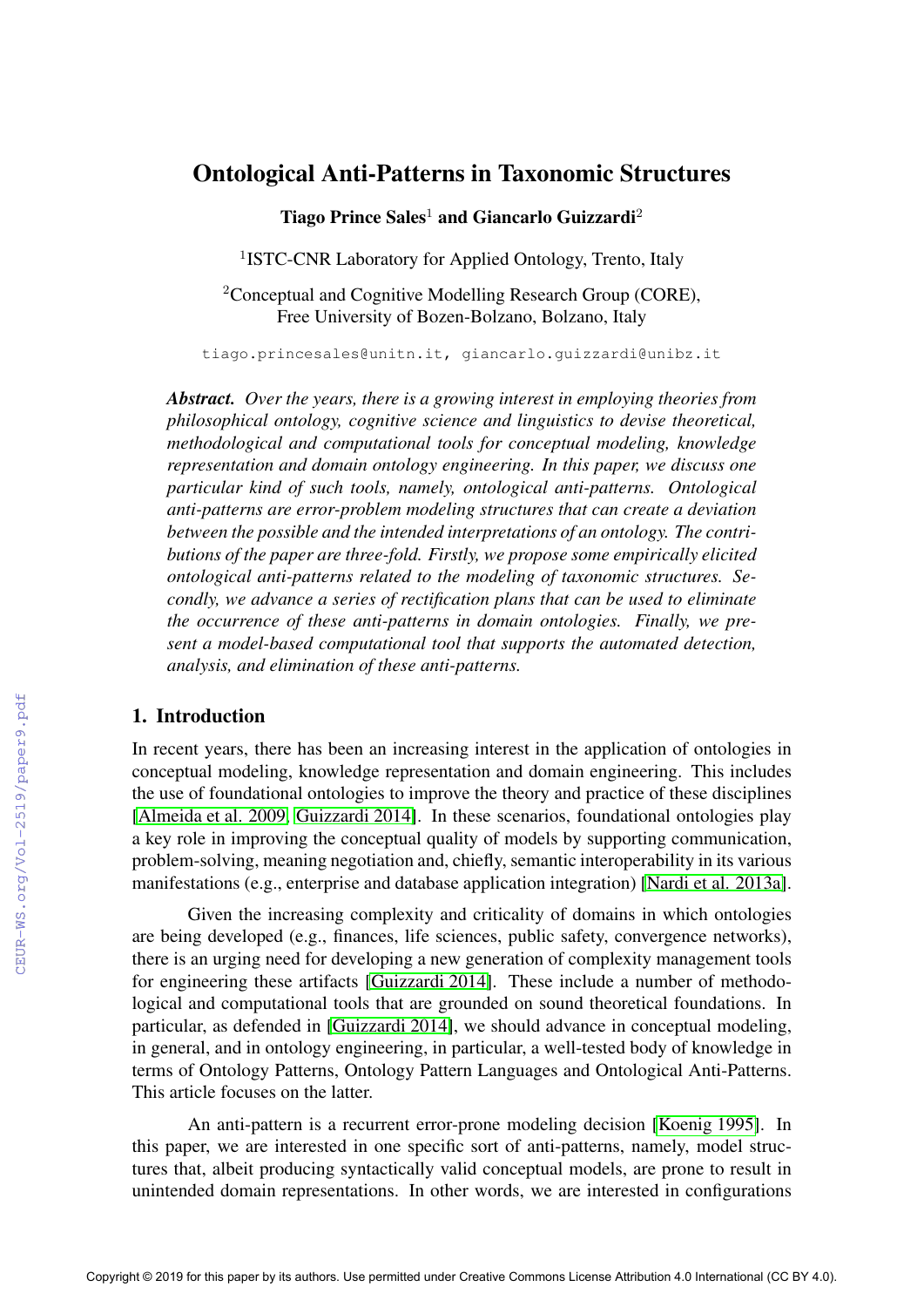that, when used in a model, will typically cause the set of valid (possible) instances of that model to differ from the set of instances representing intended state of affairs in that domain [\[Guizzardi 2005\]](#page-11-0). Such a difference occurs either because the model allows unintended model instances or because it forbids intended ones. We name these configurations Ontological Anti-Patterns.

In this article, we focus on the study of Ontological Anti-Patterns in a particular modeling language named OntoUML [\[Guizzardi 2005\]](#page-11-0). OntoUML is a language whose meta-model has been designed to comply with the ontological distinctions and axiomatization of a theoretically well-grounded foundational ontology named UFO (Unified Foundational Ontology) [\[Guizzardi 2005,](#page-11-0) [Guizzardi et al. 2015\]](#page-11-1). UFO is an axiomatic formal theory based on theories from Formal Ontology in Philosophy, Philosophical Logics, Cognitive Psychology and Linguistics. OntoUML has been successfully employed in several industrial projects in different domains, such as petroleum and gas, digital journalism, complex digital media management, off-shore software engineering, telecommunications, retail product recommendation, and government [\[Guizzardi et al. 2015\]](#page-11-1). A recent study shows that UFO is the second-most used foundational ontology in conceptual modeling and the one with the fastest adoption rate [\[Verdonck and Gailly 2016\]](#page-12-0). Moreover, the study also shows OntoUML is among the most used languages in ontology-driven conceptual modeling (together with UML, (E)ER, OWL and BPMN).

This article can be seen as complementary to our earlier work on antipatterns. In [\[Sales and Guizzardi 2015\]](#page-12-1), we have focused on anti-patterns that are connected to the modeling of material relations (roughly domain associations), in [\[Sales and Guizzardi 2016\]](#page-12-2), on those connected to the modeling of roles, and in [\[Sales and Guizzardi 2017\]](#page-12-3), on those emerging from modeling part-whole relations. Now we focus on anti-patterns that emerge when modeling certain taxonomic structures.

The contributions of this paper are three-fold. Firstly, we contribute to the identification of three new Ontological Anti-Patterns for conceptual modeling, in general, and for OntoUML, in particular. Secondly, after precisely characterizing these anti-patterns, we propose a set of refactoring plans that can be adopted to eliminate the possible unintended consequences induced by the presence of each of these anti-patterns. Finally, we present an extension for the Menthor Editor, an open-source OntoUML model-based editor that: (i) automatically detects anti-patterns in their models; (ii) supports users in exploring whether the presence of an anti-pattern indeed characterizes a modeling error; (iii) automatically executes refactoring plans to rectify the model.

The remainder of this article is organized as follows: in Section 2, we briefly elaborate on the modeling language OntoUML and some of its underlying ontological categories, with a particular focus on the modeling of taxonomic structures; In Section 3, we first briefly present the anti-pattern elicitation method employed here and characterizes the model benchmark used in this research; In Section 4, we present the newly elicited Ontological Anti-Patterns with their unintended consequences, as well as possible solutions for their rectification in terms of model refactoring plans; Section 5 elaborates on the extensions implemented in the OntoUML editor taking into account these anti-patterns; Finally, Section 6 presents some final considerations.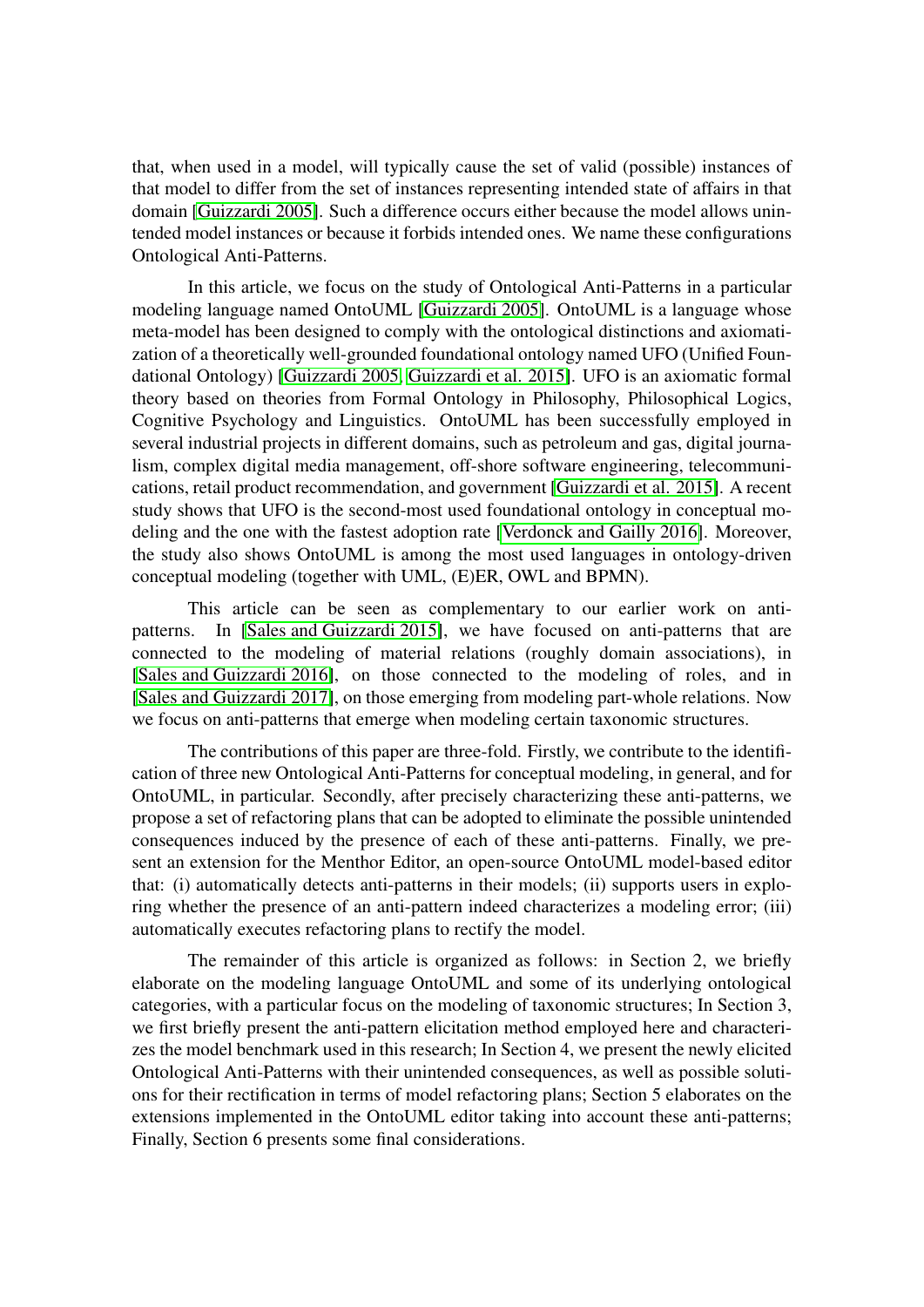## <span id="page-2-0"></span>2. Background: A Brief introduction to UFO and OntoUML

OntoUML is a language whose meta-model has been designed to comply with the ontological distinctions and axiomatization of a theoretically well-grounded foundational ontology named UFO (Unified Foundational Ontology) [\[Guizzardi 2005,](#page-11-0) [Guizzardi et al. 2015\]](#page-11-1). In the remainder of this section, we briefly explain a selected subset of the ontological distinctions put forth by the Unified Foundational Ontology (UFO). We also show how these distinctions are represented by the modeling primitives of OntoUML.

Take a domain in reality restricted to *endurants* [\[Guizzardi 2005\]](#page-11-0) (as opposed to events or occurrents). Central to this domain we will have a number of object *Kinds*, i.e., the genuine fundamental types of objects that exist in this domain. The term "kind" is meant here in a strong technical sense, i.e., by a kind, we mean a type capturing *essential* properties of the things it classifies. In other words, the objects classified by that kind could not possibly exist without being of that specific kind.

Kinds tessellate the possible space of objects in that domain, i.e., all objects belong necessarily to exactly one kind. However, we can have other static subdivisions (or subtypes) of a kind. These are naturally termed *Subkinds*. As an example, the kind 'Person' can be specialized in the subkinds 'Man' and 'Woman'.

Object kinds and subkinds represent essential properties of objects (they are also termed *rigid or static types* [\[Guizzardi 2005\]](#page-11-0)). We have, however, types that represent contingent or *accidental* properties of objects (termed *anti-rigid types* [\[Guizzardi 2005\]](#page-11-0)). These include *Phases* and *Roles*. The difference between the contingent properties represented by a phase and a role is the following: phases represent properties that are intrinsic to entities; roles, in contrast, represent properties that entities have in a relational context, i.e., contingent relational properties.

Phases but also typically subkinds appear in OntoUML models forming (disjoint and complete, i.e., exhaustive) *generalization sets* (partitions) following a *Dividing Principle*. For example, we can have the following *phase partitions*: the one including 'Living Person' and 'Deceased Person' (as phases of 'Person' and according to a 'life status' dividing principle). Since they are exclusively composed of phases, these are all dynamic partitions [\[Guizzardi 2005\]](#page-11-0). To use a previously mentioned example, we can also have a (static) *subkind partition* formed by the subkinds 'Man' and 'Woman', dividing 'Person' according to 'gender'.

Kinds, Subkinds, Phases, and Roles are categories of object *Sortals*. In the philosophical literature, a sortal is a type that provides a *uniform principle of identity*, persistence, and individuation for its instances [\[Guizzardi 2005\]](#page-11-0). To put it simply, a sortal is either a kind (e.g., 'Person') or a specialization of a kind (e.g., 'Husband', 'Teenager', 'Woman'), i.e., it is either a type representing the essence of what things are or a subclassification applied to the entities that "have that same type of essence".

In contrast with sortals, types that represent properties shared by entities of multiple kinds are termed *Non-Sortals*. In UFO, we have three other types of non-sortals, namely *Categories*, *Mixins*, and *RoleMixins*. Categories represent necessary properties that are shared by entities of multiple kinds (e.g., the category 'Physical Object' represent properties of all kinds of entities that have masses, spatial extensions, etc.). In contrast,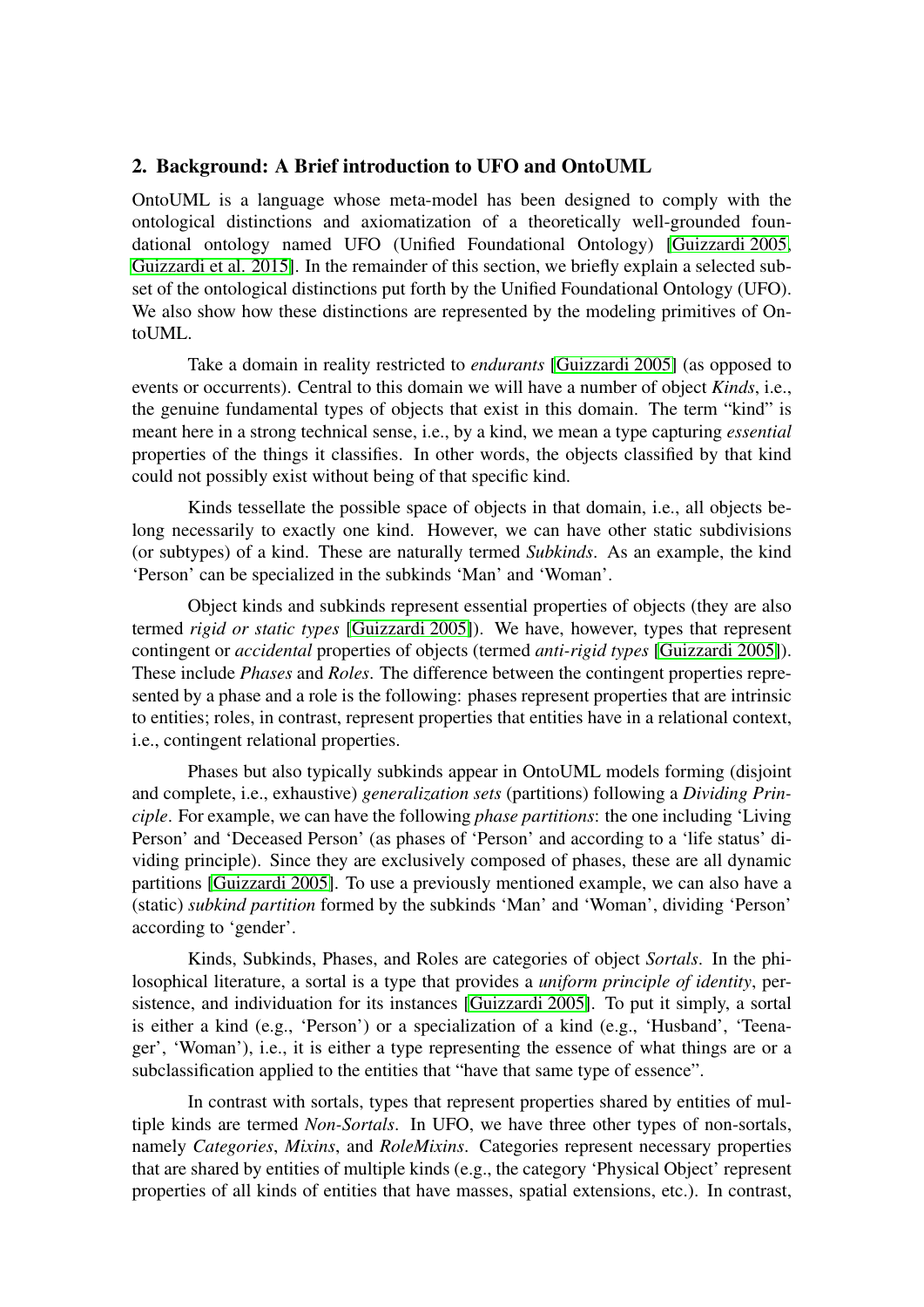mixins represent shared properties that are necessary to some of its instances but accidental to others. For example, suppose we have the mixin 'Physical Object' capturing properties (e.g., having a 'Weight') that are necessary to 'Cars', while being accidental to instances of 'Person' (people are only physical objects when they instantiate the phase 'Living Person'). Finally, RoleMixins are role-like types that can be played by entities of multiple kinds. An example is the role 'Customer' (which can be played by both people and organizations). Categories and mixins are, in contrast to rolemixins, considered as Relationally Independent Non-Sortals.

# 3. Methods and Materials

We identified the anti-patterns presented in this paper through an empirical and qualitative method. First, we started by assembling a repository of domain and core ontologies to validate. Then, for each ontology, we would select relevant fragments to inspect. For each fragment, we would search for potential issues using an approach called Visual Model Simulation [\[Sales and Guizzardi 2015\]](#page-12-1). This approach consists in: (i) converting OntoUML models into Alloy [\[Jackson 2012\]](#page-12-4) specifications; (ii) generating possible model instances and contrasting these instances with the set of intended instances<sup>[1](#page-3-0)</sup> of the model. Upon the identification of a mismatch, we would register it as a potential issue and identify in the model which structures (i.e., combination of language constructs) caused it. In the sequence, in order to define whether the identified structure is indeed problematic, we would either interact with the modelers (when available) or inspect the documentation accompanying the model. When we confirmed that there was indeed a problem, we would propose a possible solution to rectify the model and register it as a problem-solution pair. With the recently rectified model, we go back to step three. This iteration would be repeated until no more problems could be identified in the fragment and then, we would select another fragment to inspect. The analysis of a model stops whenever we inspect all of its relevant fragments. After inspecting each model, we analyze the generated problemsolution pairs in order to generalize them into pairs of anti-patterns and refactoring plans.

We systematically repeated the process we just described for the 54 ontologies available in the OntoUML model repository<sup>[2](#page-3-1)</sup>. Out of these 54 models, 11 were developed as a part of academic research, such as O3 [\[Pereira and Almeida 2014\]](#page-12-5), an ontology about organizational structures; 7 were developed in collaboration with private or public organizations, e.g. the MGIC Ontology [\[Bastos et al. 2011\]](#page-11-2), a model developed for a regulatory agency responsible for administrating ground transportation services in Brazil. Moreover, 32 were designed as course assignments in post-graduate courses on ontology engineering, whilst the remainder 4 were developed in other contexts.

The ontologies we analyzed were created for a variety of purposes: 10 were designed to serve as core ontologies (e.g. UFO-S [\[Nardi et al. 2013b\]](#page-12-6) for the domain of services); 10 were developed as means for an ontological analysis of existing formalizations, databases or modeling languages; 8 were designed to support the development of knowledge-based applications; 6 to support semantic interoperability between systems and/or organizations; 2 for enterprise modeling; and 26 of them for other purposes.

<span id="page-3-0"></span><sup>&</sup>lt;sup>1</sup>The set of intended instances correspond to those that represent intended state of affairs [\[Guizzardi 2005\]](#page-11-0) according the creators of the models.

<span id="page-3-1"></span> $2$ Most of these models are available at [http://www.menthor.net/model-repository.](http://www.menthor.net/model-repository.html) [html](http://www.menthor.net/model-repository.html). The missing cases are due to non-disclosure agreements.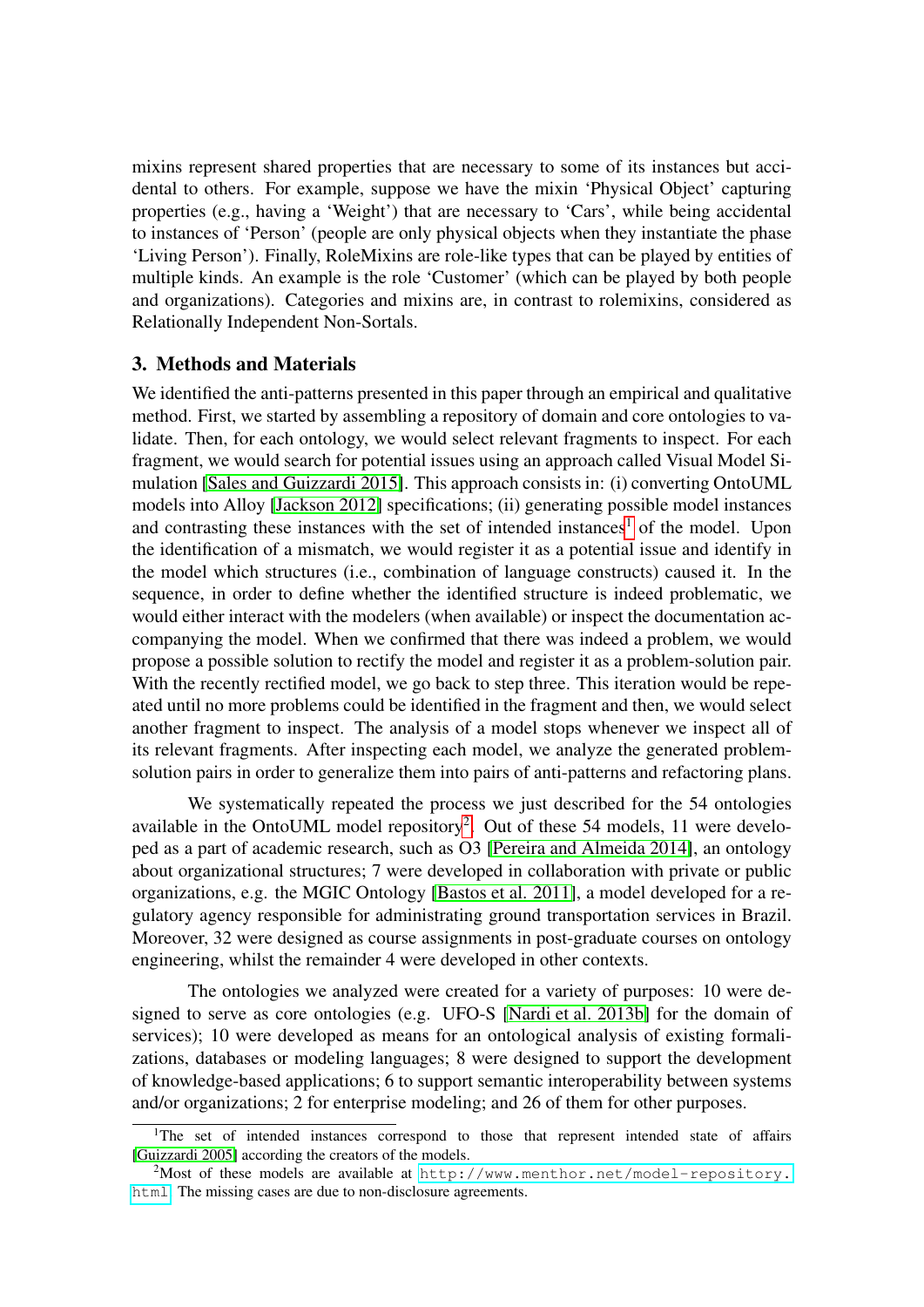Moreover, the ontologies we analyzed were developed by modelers with varying levels of expertise in OntoUML: 22 were developed by beginners, whilst 32 were developed by experienced modelers. Finally, regarding the number of participants involved in the ontology construction, 35 models were developed individually, 15 were the product of a collaboration between 2-4 people, and 4 of them involved 7-10 people.

# 4. Ontological Antipatterns

#### 4.1. Mixin with a Uniform Identity Principle (MixIden)

The anti-pattern named *Mixin with a Uniform Identity Principle (MixIden)* is motivated by the use of a non-sortal metaclass to characterize a type whose instances adhere to a single identity principle. Structurally, it corresponds to a type characterized as a mixin type (from now on, simply  $Mixin$ ), i.e., a type stereotyped as either «mixin», «category», or «roleMixin»), but whose direct subtypes  $(Type_i)$  are all sortals types (i.e., types stereotyped as «subkind», «role», «phase», «kind», «collective», or «quantity») that share a common identity provider  $(IdProvider)$  as an ancestor.

We say that the subtypes share an identity provider if: (i) there is exactly one identity provider amongst the subtypes and the remainder specialize it; or (ii) there is no identity providers amongst the subtypes, but all of them are directly or indirectly specializations of the same identity provider.

<span id="page-4-0"></span>To unveil whether an *MixIden* occurrence is indeed an error, one should first assess if  $Mixin$  represents a type can really possibly classify instances of different kinds, i.e., that obey multiple identity principles. If that is not the case, such type should be represented as a sortal, which can be achieved by: choosing a suitable sortal metaclass for for  $Mixin$  (e.g. «subkind», «role» or «phase»); make it specialize  $IdProvider$  (see refactoring plan 1 in Table [1\)](#page-5-0).



**Figura 1. Adapted fragment from the MGIC Ontology exemplifying** *MixIden***.**

Conversely, if  $Mixin$  indeed allows different identity principles for its instances, we recommended to make this explicit either by: (i) changing the identity provider of one of the current subtypes  $(Type_i)$ ; or (ii) specializing  $Mixin$  with a new sortal that follows a different identity principle. These two alternatives are respectively depicted in refactoring plans 2 and 3 on Table [1.](#page-5-0)

To exemplify the *MixIden* anti-pattern, we discuss an example found in the MGIC ontology [\[Bastos et al. 2011\]](#page-11-2), a reference model developed for the Brazilian Ground Transportation Agency. A fragment of this ontology, related to the domain of highway concessions, is depicted in Fig. [1.](#page-4-0) This fragment depicts two relevant types of organizations, namely concessionaires and public organizations. The former represents organizations that are created with the exclusive purpose of administrating federal highways, whilst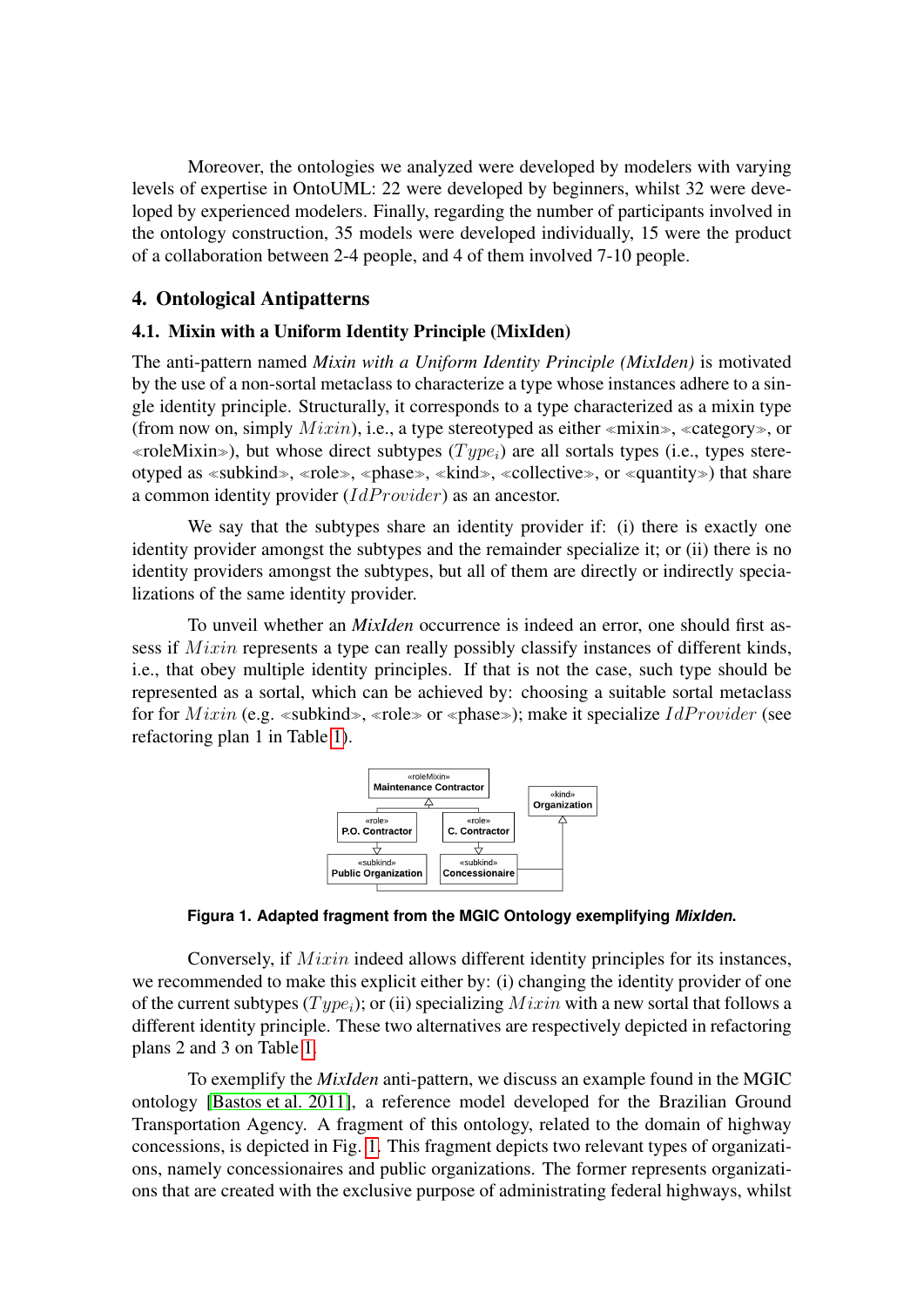the latter accounts for a general concept of publicly controlled organizations, such as regulatory agencies, ministries, and public companies. The focus of the fragment, however, is on *maintenance contractor*, a role played by organizations when they are responsible for maintenance works on any infrastructural components of a highway. According to Brazilian regulations, this role might only be played by public organizations and concessionaires, hence, the two "sub-roles"Public Organization Contractor (P.O. Contractor) and Concessionaire Contractor (C. Contractor).

#### **Tabela 1. Summary of the** *MixIden* **anti-pattern.**

<span id="page-5-0"></span>

| Name (Acronym)                                         |                                   | <b>Description</b>                                                                                                                                                                                                             |
|--------------------------------------------------------|-----------------------------------|--------------------------------------------------------------------------------------------------------------------------------------------------------------------------------------------------------------------------------|
| Mixin with a Uniform Iden-<br>tity Principle (MixIden) |                                   | A non-sortal class specialized only by sortal types that obey a single<br>identity principle, i.e. specialize a common identity provider class.                                                                                |
| <b>Pattern Roles</b>                                   |                                   |                                                                                                                                                                                                                                |
| Mult.                                                  | <b>Name</b>                       | <b>Allowed Metaclasses</b>                                                                                                                                                                                                     |
| 1                                                      | Mixin                             | «mixin», «category», «roleMixin»                                                                                                                                                                                               |
| $1.$ *                                                 | $Sortal_i$                        | «subkind», «role», «phase», «kind», «collective», «quantity»                                                                                                                                                                   |
| $1.$ *                                                 | <i>IdProvider</i>                 | $\ll$ kind», «collective», «quantity»                                                                                                                                                                                          |
|                                                        | <b>Generic Example</b>            |                                                                                                                                                                                                                                |
|                                                        |                                   | Mixin<br>IdProvider<br>4<br>△<br>Sortal <sub>2</sub><br>Sortal <sub>1</sub>                                                                                                                                                    |
|                                                        | <b>Refactoring Plans</b>          |                                                                                                                                                                                                                                |
|                                                        | make it specialize IdProvider.    | <b>1. Mixin to Sortal:</b> change the stereotype of <i>Mixin</i> to either «subkind», «role» or «phase» and<br><b>IdProvider</b><br>Mixin<br>4<br>Sortal <sub>2</sub><br>Sortal <sub>1</sub>                                   |
|                                                        | $(IdProvider2)$ .                 | <b>2. Different Identity:</b> set the identity provider of at least one of the Sortal, types to another class<br>Mixin<br>IdProvider<br>IdProvider2<br>4<br>Sortal <sub>1</sub><br>Sortal <sub>2</sub>                         |
|                                                        | principle (from $IdProvider_2$ ). | <b>3. Missing sortal:</b> specialize $Mixin$ with another sortal $(Sortal3)$ that follows a different identity<br>Mixin<br>IdProvider<br>IdProvider2<br>≏<br>Sortal <sub>2</sub><br>Sortal <sub>3</sub><br>Sortal <sub>1</sub> |

The reason why this fragment exemplifies a *MixIden* occurrence is the representation of Maintenance Contractor as a «roleMixin», even though all its subtypes, namely P.O. Contractor and C. Contractor, inherit their identity principles from the same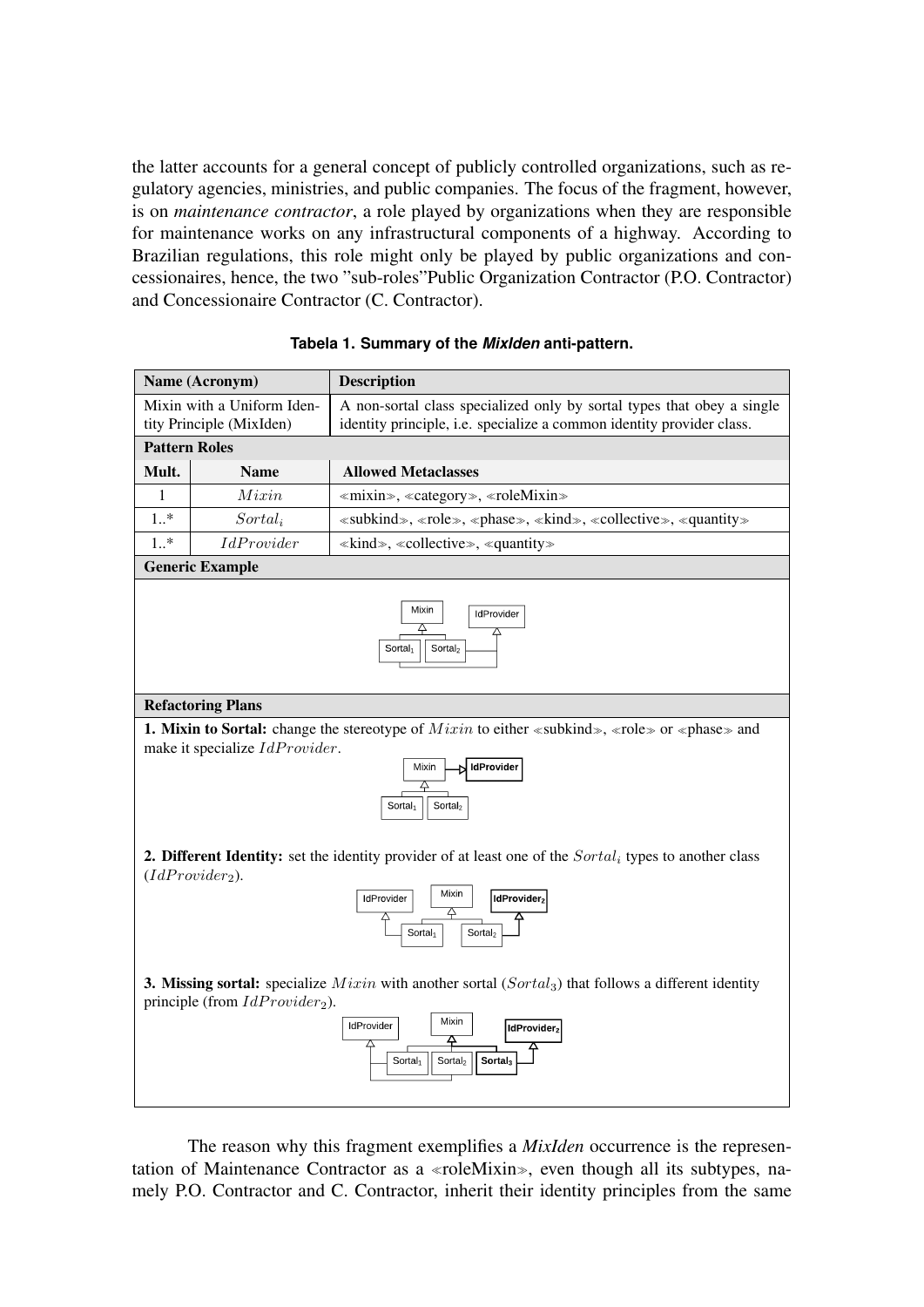supertype, the class Organization. As such, this fragment identifies an ontological mistake because only organizations can be contractors, and thus, the contractor role should be represented as a sortal class – following refactoring plan 1.

#### 4.2. Mixin with Uniform Rigidity (MixRig)

The *Mixin with Uniform Identity (MixRig)* anti-pattern warns modelers about a potential misuse of the semi-rigidity meta-property to characterize a class. It does so by highlighting a «mixin» class (which we refer from now on as the  $Mixin$ ) whose subtypes ( $Type_i$ ) are either all rigid («subkind», «kind», «collective», «quantity», or «category») or all anti-rigid ( $\langle$ role»,  $\langle$ phase»,  $\langle$ roleMixin»).

To discover whether a *MixRig* occurrence is indeed a modeling mistakes, one should start by revisiting the semantics underlying the supposed semi-rigid universal. Is it truly the case that some of the instances of this universal necessarily instantiate it, whilst others do so accidentally? If the answer is no, this universal is not semi-rigid, and thus one should rectify the model by choosing a more suitable metaclass for  $Mixin$ (see refactoring plan 1 in Table [2\)](#page-7-0). If all the subtypes are rigid, this can be achieved by changing its stereotype to «category», and if they are all anti-rigid, by changing its stereotype to  $\triangleleft$ roleMixin...

Contrarily, if  $Mixin$  is indeed a semi-rigid type, the problem lies on its subtypes. A possibility is that one of these subtypes has been modeled using a metaclass that embeds an erroneous modal meta-property property (e.g., mistakenly as a «subkind» something should be in fact a «role»). In this case, the solution is simply identifying which subtype carries was mistakenly modeled and fix it accordingly. Another possibility is that  $Mixin$ has a subtype that is currently missing in the model, a type which would be characterized with a different rigidity property (e.g., a model fragment in which the present subtypes are subkinds, but in which there is non-represented role type). In this case, the modeler should explicitly include the missing subtype in the model. These two scenarios are described in the refactoring plans 2 and 3 in Table [2.](#page-7-0)

We illustrate an occurrence of *MixRig* in Fig. [2](#page-6-0) with another taxonomic fragment extracted from the MGIC ontology [\[Bastos et al. 2011\]](#page-11-2), but now in the domain of railway concessions. This fragment focuses on two types of assets that compose a railway infrastructure, namely stations and railway lots. Stations are those well-known buildings where trains stop for passengers to board and disembark, whilst railway lots are delimited pieces of land that compose the railway infrastructure, such as the areas alongside train tracks.



<span id="page-6-0"></span>**Figura 2. Adapted fragment from the MGIC Ontology exemplifying** *MixRig***.**

These fragment fits the *MixRig* anti-pattern because Railway Asset is represented as a «mixin» and its direct subtypes, Station and Railway Lot, are both subkinds, i.e., rigid types. Interacting with the authors of this model, we discovered that terminals always compose railway infrastructures, but lots (empty land areas) are accidental parts of this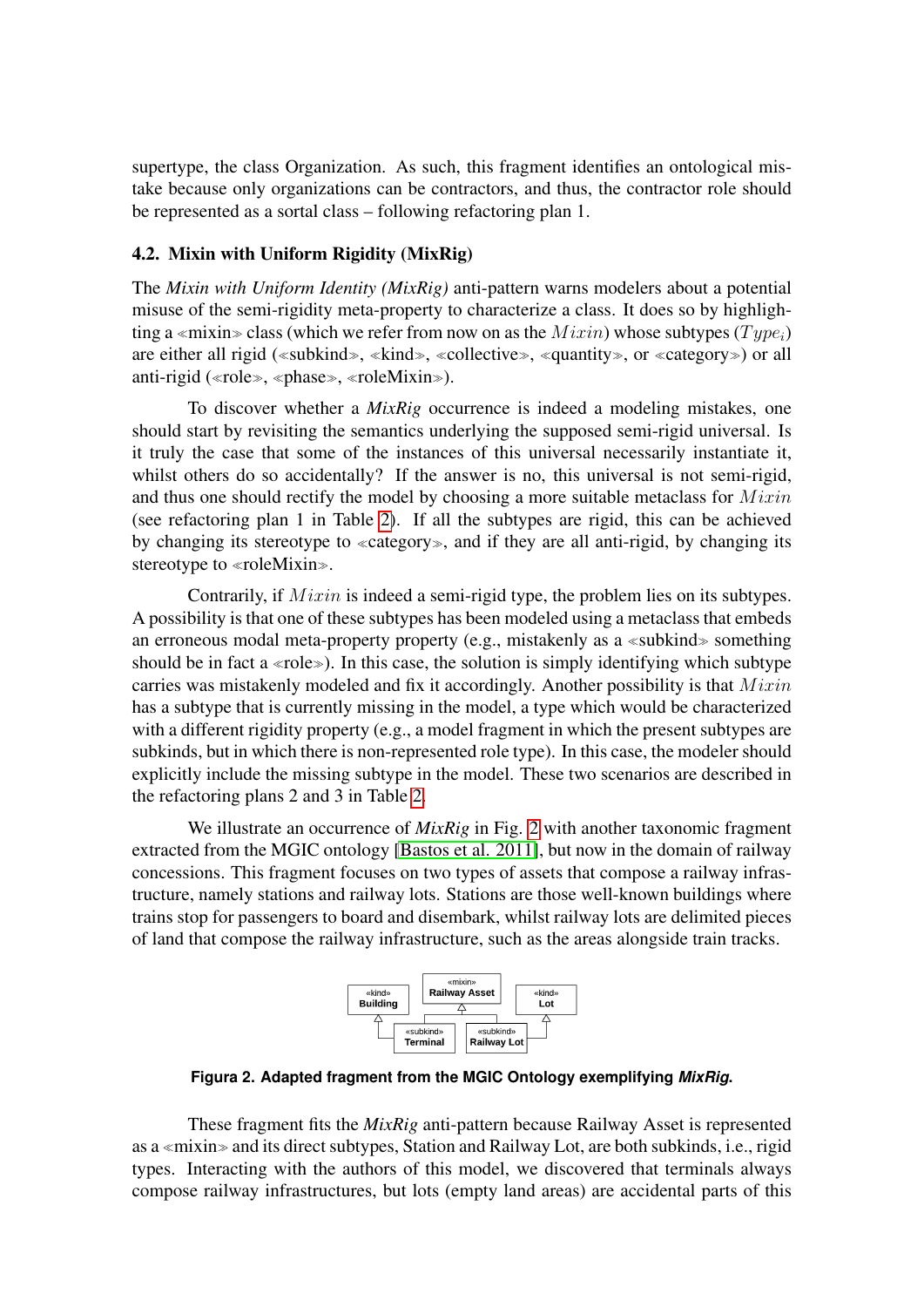infrastructure. Thus, Railway Asset was properly characterized as a semi-rigid class, but Railway Lot was mistakenly represented as  $\ll$ subkind», for it should have been a  $\triangleleft$ role $\triangleright$  played by a lot when composing a Railway infrastructure.

<span id="page-7-0"></span>

| Name (Acronym)                           |                          | <b>Description</b>                                                                                                                                                                                                                                                                                                                     |  |  |  |
|------------------------------------------|--------------------------|----------------------------------------------------------------------------------------------------------------------------------------------------------------------------------------------------------------------------------------------------------------------------------------------------------------------------------------|--|--|--|
| Mixin with Uniform<br>Rigidity (MixRig)) |                          | A «mixin» class specialized by classes with the same rigidity meta-property,<br>i.e. either all rigid or all anti-rigid.                                                                                                                                                                                                               |  |  |  |
|                                          | <b>Pattern Roles</b>     |                                                                                                                                                                                                                                                                                                                                        |  |  |  |
| Mult.                                    | <b>Name</b>              | <b>Allowed Metaclasses</b>                                                                                                                                                                                                                                                                                                             |  |  |  |
| 1                                        | Mixin                    | $\ll$ mixin $\gg$                                                                                                                                                                                                                                                                                                                      |  |  |  |
| $1.$ *                                   | $Type_i$                 | All class stereotypes except «mixin»                                                                                                                                                                                                                                                                                                   |  |  |  |
|                                          | <b>Generic Example</b>   |                                                                                                                                                                                                                                                                                                                                        |  |  |  |
|                                          |                          | «mixin»<br>Mixin<br>4<br>Type <sub>2</sub><br>Type <sub>1</sub>                                                                                                                                                                                                                                                                        |  |  |  |
|                                          | <b>Refactoring Plans</b> |                                                                                                                                                                                                                                                                                                                                        |  |  |  |
|                                          |                          | <b>1. Not semi-rigid:</b> change the stereotype of <i>Mixin</i> either to a «category», if every $Type_i$ is rigid,<br>or to a «roleMixin», if every $Type_i$ is anti-rigid.<br>«category»<br>«roleMixin»<br><b>OR</b><br>Mixin<br>Mixin<br>4<br>4<br>Type <sub>2</sub><br>Type <sub>2</sub><br>Type <sub>1</sub><br>Type <sub>1</sub> |  |  |  |
|                                          | rent from all $Type_i$ . | <b>2. Missing subtype:</b> specialize <i>Mixin</i> with a type $(Type_3)$ that has a rigidity meta-property diffe-<br>«mixin»<br>Mixin<br>≙<br>Type <sub>3</sub><br>Type <sub>1</sub><br>Type <sub>2</sub>                                                                                                                             |  |  |  |
|                                          |                          | <b>3. Fix</b> Type <sub>i</sub> stereotype: change the stereotype of at least one Type <sub>i</sub> (but not all of them) such that<br>the new stereotype embeds a rigidity meta-property different from the remainder $Type_i$ .<br>«mixin»<br>Mixin<br>4<br>Type <sub>2</sub><br>Type <sub>1</sub>                                   |  |  |  |

## **Tabela 2. Summary of the** *MixRig* **anti-pattern.**

# 4.3. Generalization Set with a Heterogeneous Rigidity

The *Generalization Set With Mixed Rigidity (GSRig)* anti-pattern aims to identify model fragments that suggest the use of multiple specialization criteria within the same generalization set. A GSRig occurrence can be characterized by a generalization set whose common supertype is rigid (i.e. stereotyped as  $\ll$ kind $\gg$ ,  $\ll$ quantity $\gg$ ,  $\ll$ collective $\gg$ ,  $\ll$ subkind  $\gg$  or  $\ll$  category  $\gg$ ) and that aggregates generalizations coming from both rigid and anti-rigid types (stereotyped as  $\triangleleft$  phase $\triangleleft$ ,  $\triangleleft$  role $\triangleleft$  and  $\triangleleft$  roleMixin $\triangleright$ ).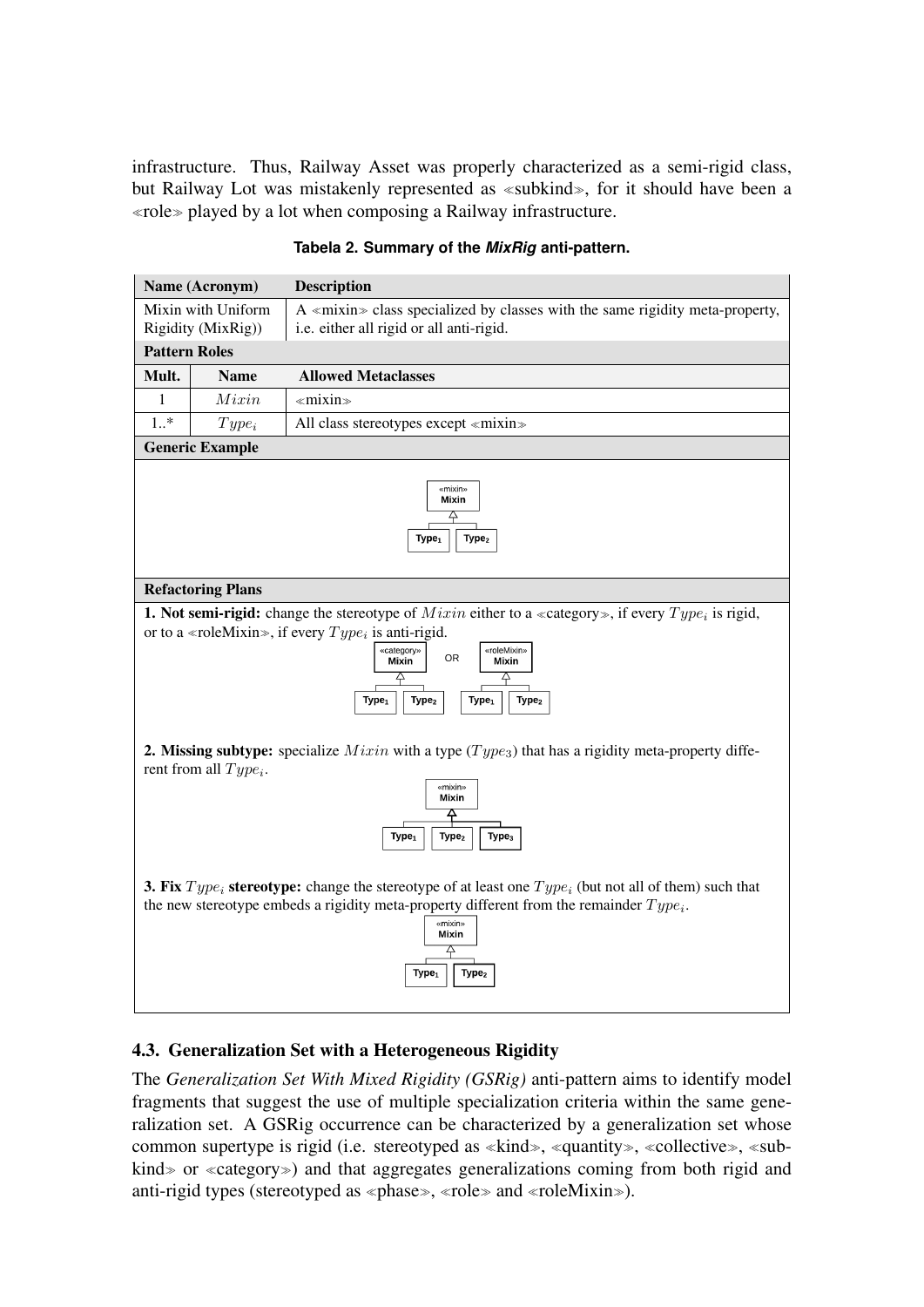A *GSRig* occurrence can even lead to a logical contradiction, when it contains exactly one anti-rigid type. Such a contradiction arises from the combination of: (i) the rigidity constraints of the subtypes; (ii) the disjointness constraint of the set, which forbids instances of the rigid subtypes to simultaneously instantiate the anti-rigid type; and (iii) the completeness constraint of the set, which requires that every instance of the general type instantiate one of the subtypes. In this case, the only way for an individual to instantiate the anti-rigid subtype at hand would be by doing so since its creation. However, by definition of an anti-rigid type, it is necessary that such an individual possibly ceases to instantiate that type. This is, however, not possible in this case due to the rigidity of the complementary subtypes in that complete generalization set. In summary, this configuration forces the anti-rigid type at hand to classify its instances necessarily, i.e., to be in fact a rigid type.

To determine whether a *GSRig* occurrence indeed characterizes a modeling error, one should start by double checking the rigidity of the subtypes and fixing them accordingly if there are any mistakes. If after this step all subtypes are either rigid or anti-rigid, the model has been rectified. If that is not the case, one should revisit the common supertype's intended semantics to assess whether it should be characterized as a  $\ll$ mixin $\gg$ , a metaclass that exactly captures common properties shared by rigid and anti-rigid subtypes.

In case the aforementioned steps cannot be used to rectify the model, we suggest modelers to consider the specialization criterion used for each subtype. As we discussed in Section [2,](#page-2-0) a specialization criteria identifies the "dimension" considered for creating a subtype. For instance, the dimension used to differentiate the classes Child, Adult and Elder is the value of the age quality defined for the class Person. We uncovered throughout our analysis that when multiple dimensions were used to define subtypes within the same generalization set, it was likely for the model to have a problem. Thus, if that is the case, we suggest modelers to: (i) split the generalization set, if the constraints imposed by it are not accurate; or (ii) add a new rigid type as a sibling of the other rigid subtypes and make all anti-rigid subtypes in the generalization set specialize it.

<span id="page-8-1"></span>

**Figura 3. Adapted fragment from the MPOG Ontology exemplifying** *GSRig***.**

We exemplify *GSRig* by means of a fragment of a conceptual model on organizational structures published by the Brazilian Ministry of Planning, Budgeting and Mana-gement <sup>[3](#page-8-0)</sup>. Fig. [3](#page-8-1) depicts the top six types in the model's taxonomic structure. The root class, Organization, classifies all social entities according to the Brazilian law. Its first refinement distinguishes organizations according to their main activities - public organizations (owned by the government) and companies (owned by the private sector) arise, the former being further refined in non-empresarial public organizations (Non Empresarial P.O.), such as a ministry or a regulatory agency, and state-owned companies, such as

<span id="page-8-0"></span><sup>&</sup>lt;sup>3</sup>Original name: Ministério do Planejamento, Orçamento e Gestão (MPOG)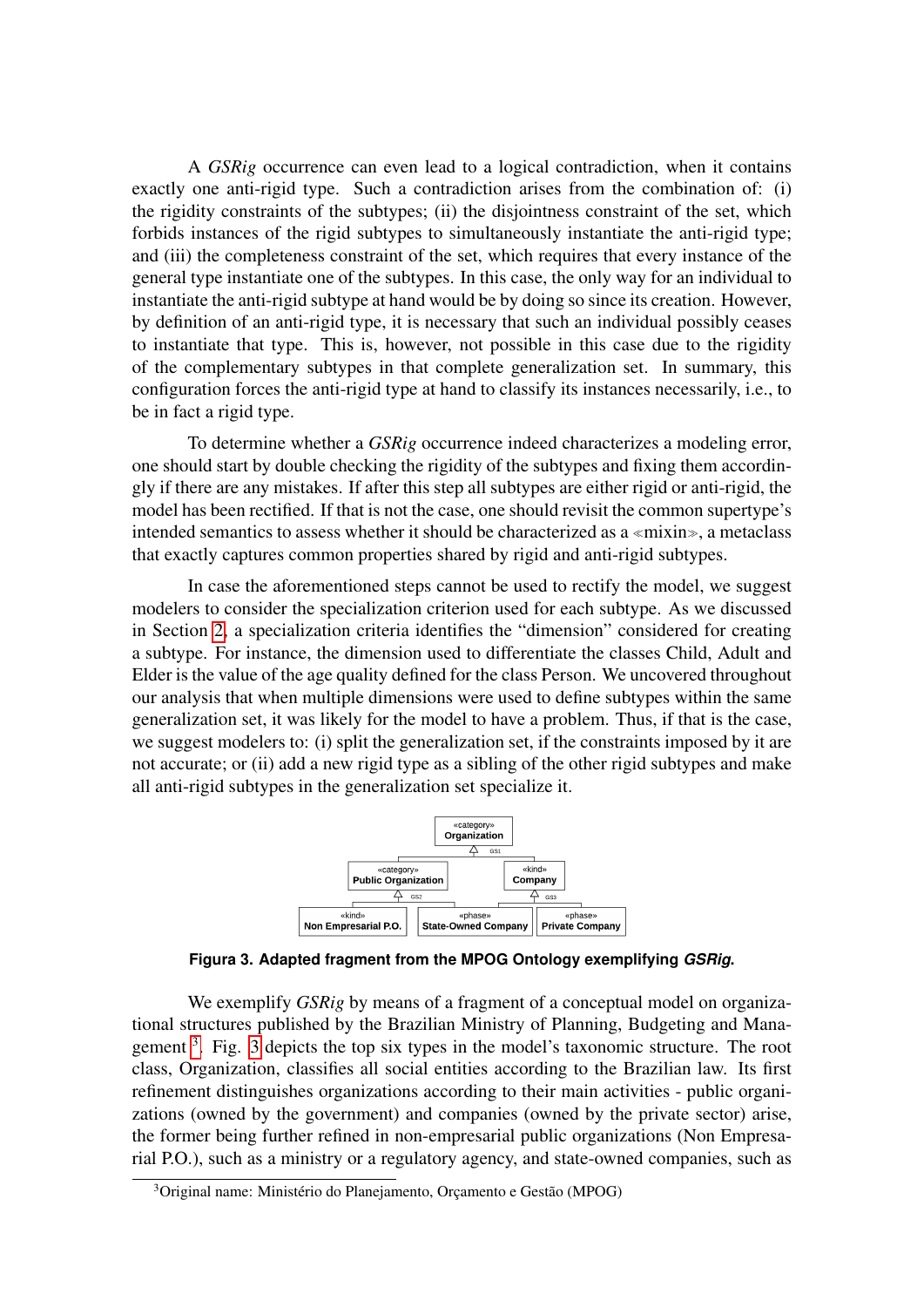the "Banco do Brasil" (a government owned bank).

|                                                                                                                                                                                                                                                                                                                                                          | Name (Acronym)         | <b>Description</b>                                                                            |  |  |  |
|----------------------------------------------------------------------------------------------------------------------------------------------------------------------------------------------------------------------------------------------------------------------------------------------------------------------------------------------------------|------------------------|-----------------------------------------------------------------------------------------------|--|--|--|
| Generalization Set with                                                                                                                                                                                                                                                                                                                                  |                        | A generalization set aggregating rigid and anti-rigid classes into a com-                     |  |  |  |
| Mixed Rigidity (GSRig))                                                                                                                                                                                                                                                                                                                                  |                        | mon rigid super-type.                                                                         |  |  |  |
| <b>Pattern Roles</b>                                                                                                                                                                                                                                                                                                                                     |                        |                                                                                               |  |  |  |
| Mult.                                                                                                                                                                                                                                                                                                                                                    | <b>Name</b>            | <b>Allowed Metaclasses</b>                                                                    |  |  |  |
| $\mathbf{1}$                                                                                                                                                                                                                                                                                                                                             | GS                     | GeneralizationSet                                                                             |  |  |  |
| 1                                                                                                                                                                                                                                                                                                                                                        | Parent                 | «kind», «collective», «quantity», «subkind», «category»                                       |  |  |  |
| $1.$ *                                                                                                                                                                                                                                                                                                                                                   | $Rigid_i$              | «kind», «collective», «quantity», «subkind», «category»                                       |  |  |  |
| $1.$ *                                                                                                                                                                                                                                                                                                                                                   | $AntiRigid_i$          | «role», «phase», «roleMixin»                                                                  |  |  |  |
|                                                                                                                                                                                                                                                                                                                                                          | <b>Generic Example</b> |                                                                                               |  |  |  |
| 4<br>AntiRigid <sub>1</sub><br>Rigid <sub>1</sub><br><b>Refactoring Plans</b>                                                                                                                                                                                                                                                                            |                        |                                                                                               |  |  |  |
| <b>1. All subtypes are rigid:</b> transform every $AntiRigidi$ into a rigid class by choosing suitable<br>meta-classes.<br>Parent<br>GS<br>GS<br>AntiRigid <sub>1</sub><br>${\sf Rigid}_1$                                                                                                                                                               |                        |                                                                                               |  |  |  |
| <b>2. Missing generalization set:</b> add an extra generalization set $(GS_2)$ to group all $AntiRigid_i$<br>classes.<br>Parent<br>$\frac{A}{C}$ as,<br>GS<br>AntiRigid <sub>1</sub><br>${\rm Rigid}_1$<br>3. Hidden rigid type: add a rigid type $(Rigid_2)$ that specializes $Parent$ and generalizes every<br>$AntiRigidi$ in the generalization set. |                        |                                                                                               |  |  |  |
|                                                                                                                                                                                                                                                                                                                                                          |                        | Parent<br>△<br>GS<br>GS<br>AntiRigid <sub>1</sub><br>Rigid <sub>2</sub><br>Rigid <sub>1</sub> |  |  |  |

The generalization set GS2 is the source of this *GSRig* occurrence. It aggregates the generalization relations coming from State-Owned Company (an anti-rigid type) and Non Empresarial P.O. (a rigid type) to Public Organization (also a rigid type). In fact, this example fits the particular case we previously discussed of a single anti-rigid type (the «phase» State-Owned Company) in a complete generalization set where all of its complementary types (in this case, only Non Empresarial Public Organization) are rigid. From the description of domain, we can clearly conclude that being a public organization, in the sense of being owned by the government, is a necessary condition for some organizations (e.g. the Ministry of Science and Technology will never be private owned) and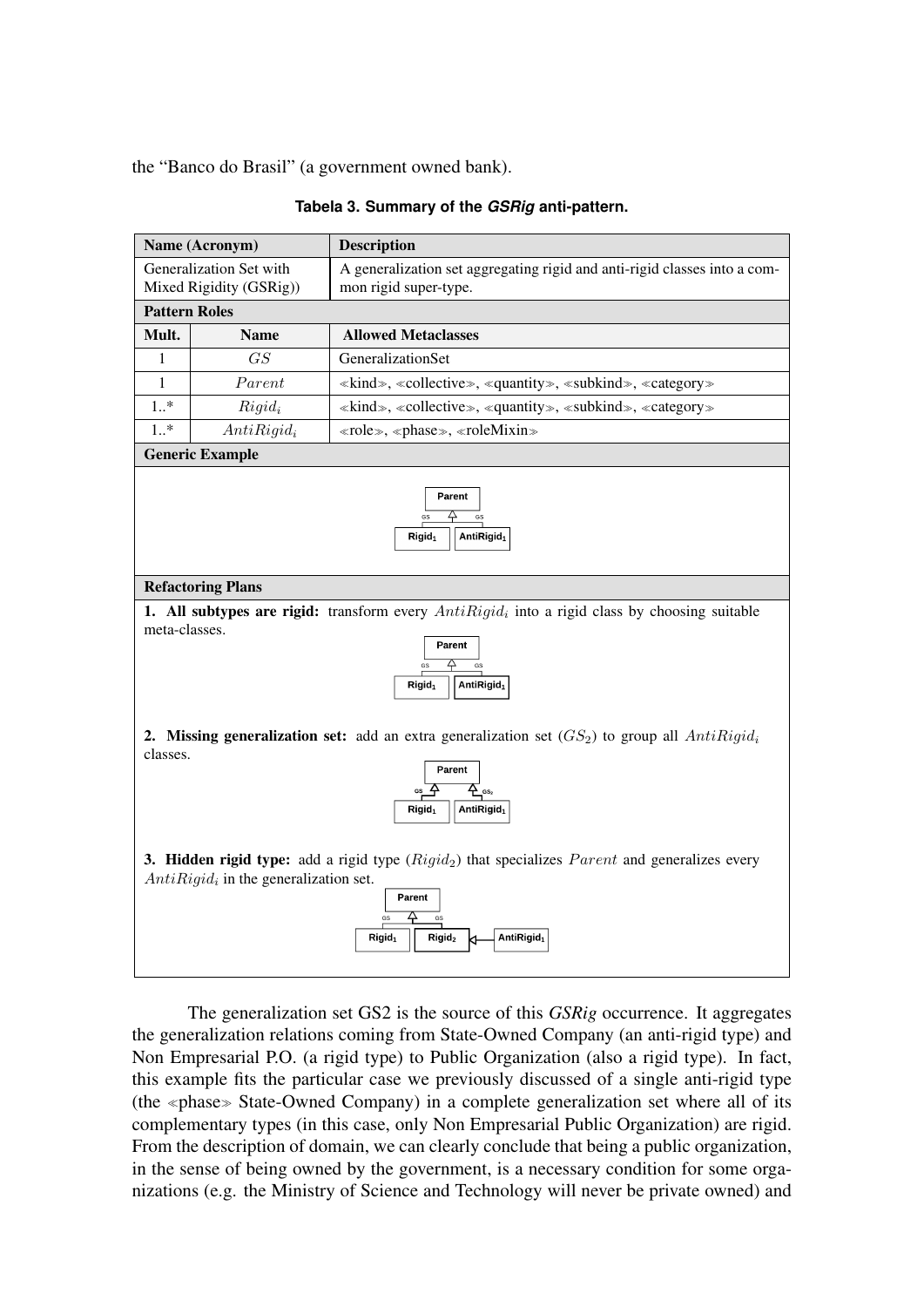contingent condition for others (e.g. a public company that is privatized).

# 5. Tool Support

In order to help modelers easily reuse the anti-patterns discussed in this paper to validate their ontologies, we implemented an anti-pattern management feature in Menthor Editor<sup>[4](#page-10-0)</sup>, an open-source ontology-driven conceptual modeling environment. Following the strategy adopted in [\[Sales and Guizzardi 2015\]](#page-12-1), the anti-pattern management feature includes: (i) automatic anti-pattern detection based on the structures defined for each anti-pattern; (ii) a wizard-like component (depicted on Fig. [4\)](#page-10-1) to support modelers in discovering whether an anti-pattern occurrence is an errors, and if so, what should be done to rectify it ; and (iii) automatic rectification of the models based on the refactoring plans presented in the previous section.

<span id="page-10-1"></span>

| <b>Mixin with same Rigidity</b><br>This Wizard will help you decide if the occurrence of the MixRig antipattern characterizes<br>an error.<br>The combination of the following elements characterize an occurence of the antipattern:<br>Mixin: Mixin RailwavAsset |  |
|--------------------------------------------------------------------------------------------------------------------------------------------------------------------------------------------------------------------------------------------------------------------|--|
|                                                                                                                                                                                                                                                                    |  |
|                                                                                                                                                                                                                                                                    |  |
|                                                                                                                                                                                                                                                                    |  |
|                                                                                                                                                                                                                                                                    |  |
| Rigid<br>Subtypes:                                                                                                                                                                                                                                                 |  |
| <b>SubKind RailwayLot</b>                                                                                                                                                                                                                                          |  |
| <b>SubKind Terminal</b>                                                                                                                                                                                                                                            |  |
| <b>Antipattern Descripton:</b>                                                                                                                                                                                                                                     |  |
| This anti-pattern occurs when a «mixin» is specialized only by type whose rigidity meta-property are<br>the same, i.e., only rigid types («kind», «quantity», «collective», «subkind» or «category») or only<br>by anti-rigid types («role», «phase», «roleMixin») |  |
| Would you like to:                                                                                                                                                                                                                                                 |  |
| use the step-by-step wizard?                                                                                                                                                                                                                                       |  |
| O go directly to the refactoring options?                                                                                                                                                                                                                          |  |
|                                                                                                                                                                                                                                                                    |  |

**Figura 4. Anti-pattern management support in Menthor Editor.**

# 6. Final Considerations

In this paper, we extended our work on ontological anti-patterns, proposing three new error-prone structures in combination with pre-defined rectification solutions. In particular, the anti-patterns we describe in this paper regard the formalization of taxonomic structures, the "backbone" of every ontology. Therefore, the identification of these antipatterns, their associated rectification plans and the model-based computational tool presented here contribute to the theory and practice of ontology engineering.

In companion publications, we presented anti-patterns (with their respective rectification plans) identified in in the modeling of material relations [\[Sales and Guizzardi 2015\]](#page-12-1), roles [\[Sales and Guizzardi 2016\]](#page-12-2) and part-whole relations [\[Sales and Guizzardi 2017\]](#page-12-3). So, the three anti-patterns related to the modeling of taxonomic structures presented in this paper (MixIden, MixRig and GSRig) come to add to this body of knowledge.In future investigations, we plan to expand this catalog to account for anti-patterns involving other types of entities, in particular phases, qualities and formal relations.

<span id="page-10-0"></span><sup>4</sup><https://github.com/MenthorTools/menthor-editor>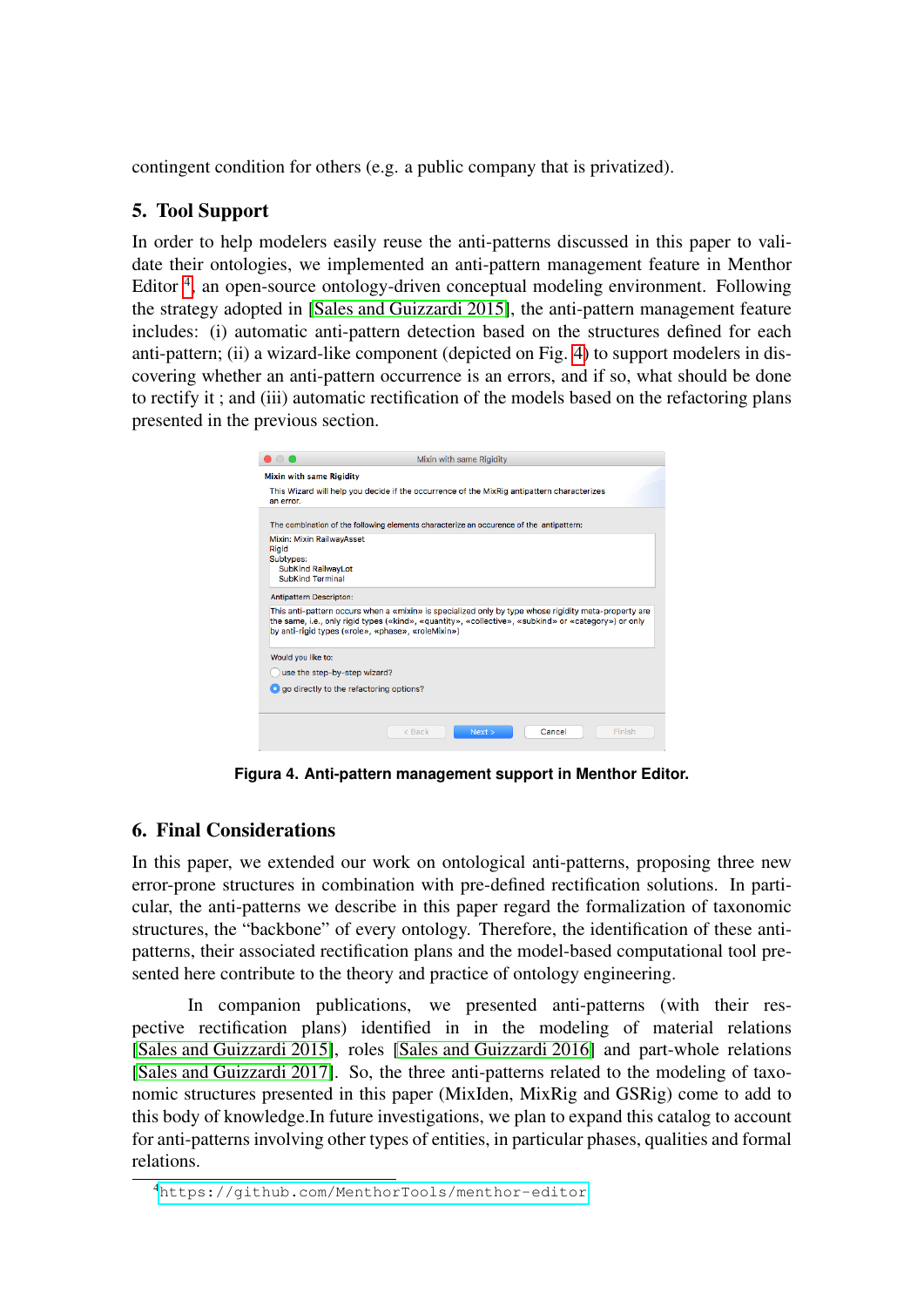In terms of frequency of occurrence across the analyzed repository, these three anti-patterns occurred in a frequency much lower than some of the other anti-patterns present in our catalog. For example, MixIden and GSRig appeared in 13,51% of the models in which they could possibly occurr, i.e., in which the necessary modeling elements were present. The MixRig appeared in only one of the models that it could possibly occur (7 in total). However, we found out that in 100% of their occurrences they actually represented modeling errors. This is important because, in these cases, one can actually derive syntactic rules to be encoded in the metamodel of the language such that the occurrence of these anti-patterns would be proscribed in OntoUML models. In other words, the occurrence of these anti-patterns would configure a syntactic error rendering the associated model as a non-valid OntoUML model.

Since anti-patterns signal deviations between intended and valid model instances, and since intended model instances only exist in the mind of domain experts, anti-pattern discovery is a human-centric activity. Hence, the anti-patterns currently making our catalog were discovered in a heavily manual process. To overcome this limitation in our methodology, we intend to study strategies to automate anti-pattern discovery as much as possible. For instance, we would like to provide mechanisms that could automatically learn the recurrent correlation between (a) structures in the unintended model instances, (b) structures in the conceptual models that cause them, and (b) solutions provided by the conceptual modelers over (b) in order to rectify the unintended situation identified in (a). Once these strategies are identified and implemented in our computational support, we intend to extend this tool support to be able to automatically identify these anti-patterns across different conceptual models in our model repository. A possibly promising path for investigation in that respect, in the spirit of [\[Alrajeh et al. 2015\]](#page-11-3), is the combination of inductive logic learning mechanisms with the counter-example generation capabilities of our model simulation environment (based on Alloy).

# **Referências**

- Almeida, J. P. A., Guizzardi, G., and Santos Jr, P. S. (2009). Applying and extending a semantic foundation for role-related concepts in enterprise modelling. *Enterprise Information Systems*, 3(3):253–277.
- <span id="page-11-3"></span>Alrajeh, D., Kramer, J., Russo, A., and Uchitel, S. (2015). Automated support for diagnosis and repair. *Communications of the ACM*, 58(2):65–72.
- <span id="page-11-2"></span>Bastos et al. (2011). Building up a model for management information and knowledge: the case-study for a brazilian regulatory agency. In *2nd International Workshop on Software Knowledge (SKY)*, pages 3–11.
- <span id="page-11-0"></span>Guizzardi, G. (2005). *Ontological foundations for structural conceptual models*. CTIT, Centre for Telematics and Information Technology.
- Guizzardi, G. (2014). Ontological patterns, anti-patterns and pattern languages for nextgeneration conceptual modeling. In *International Conference on Conceptual Modeling*, pages 13–27. Springer.
- <span id="page-11-1"></span>Guizzardi, G., Wagner, G., Almeida, J. P. A., and Guizzardi, R. S. (2015). Towards ontological foundations for conceptual modeling: the Unified Foundational Ontology (UFO) story. *Applied ontology*, 10(3-4):259–271.